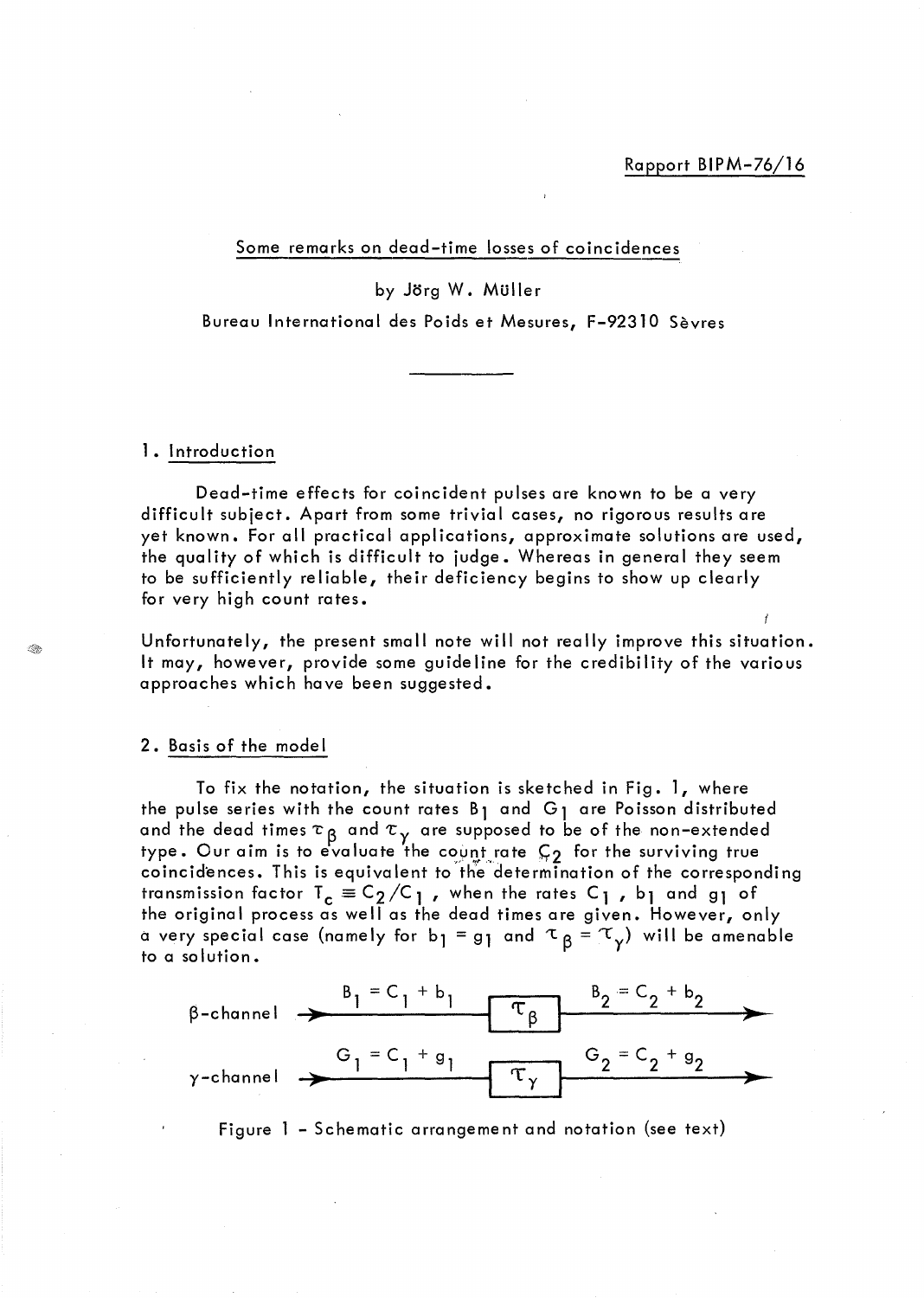Let us first consider the beta channel. Since losses are produced by the dead times of registered pulses, the probability for an original  $B_1$ -event to be suppressed is given by the chance that any  $B_2$ -event occurs in an interval of length  $\rm{\tau_{g}}$  preceding the B1-event. Let t = 0 be given by the arrival of a registered B $_{\rm 2}$ –pulse (Fig. 2). If the interval density between B<sub>2</sub>-events is described by  $f_B(t)$ , the total density is known to be

$$
F_{B}(t) = \sum_{k=1}^{\infty} \left\{ f_{B}(t) \right\}^{*k} , \qquad (1)
$$

and a well-known limit theorem assures that this tends asymptotically towards the corresponding count rate, i.e.

$$
\lim_{t \to \infty} F_B(t) = B_2 \tag{2}
$$

As this is a general property of renewal processes, similar results also hold e.g. for pulses of the type  $G_2$ ,  $b_2$  or  $C_2$ .





If the interval density  $f_C(t)$  for the true coincidences  $C_2$  were known, their rate could be determined (at least in principle) by forming the first moment

 $\infty$  $C_2^{-1} = \int_{0}^{\infty} t \cdot f_C(t) dt$ .  $\mathbf{0}$ 

However,  $f_C(t)$  is unknown for the time being and may be supposed to be very complicated. On the other hand, equation (2) may now offer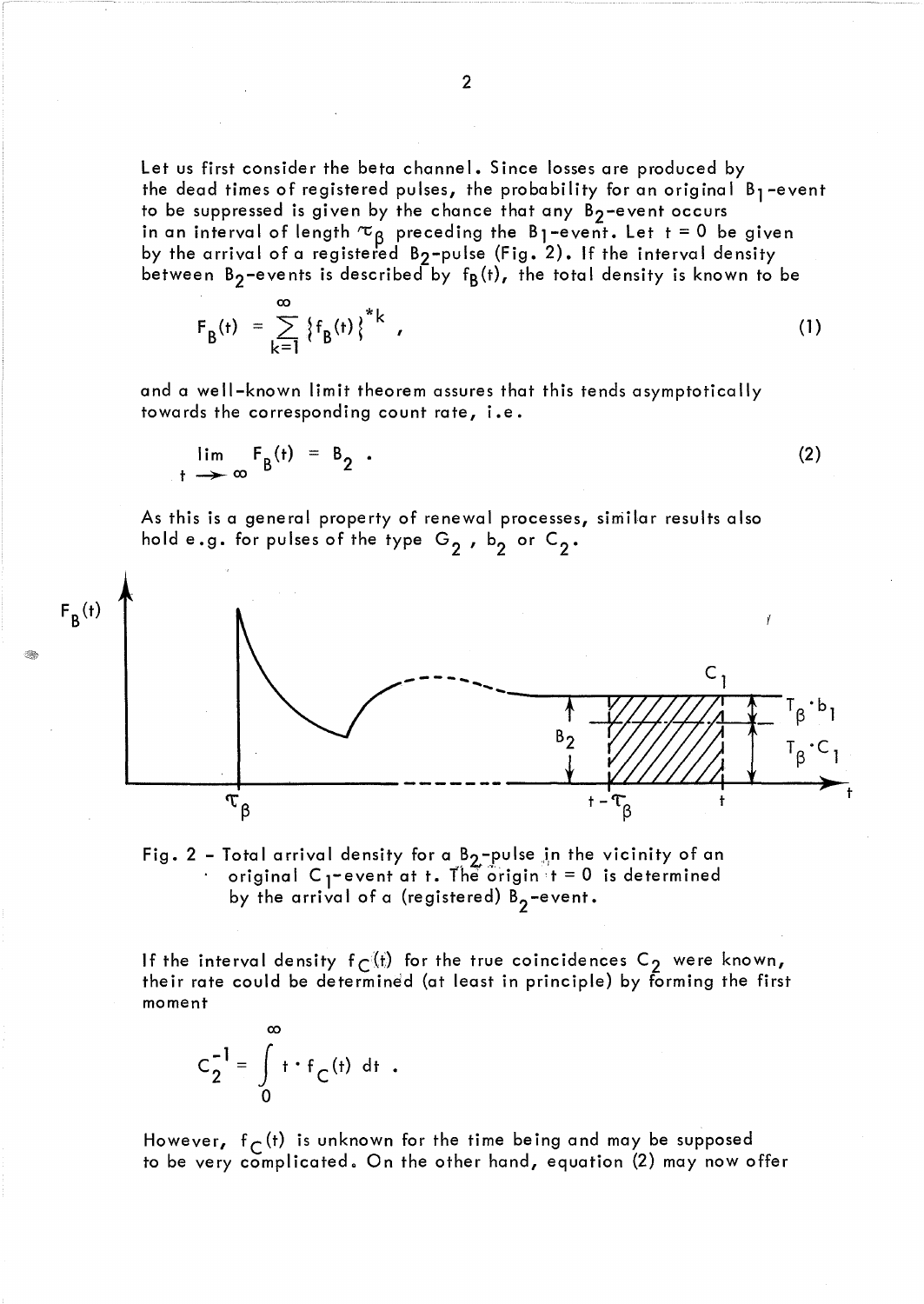a novel possibility since

$$
C_2 = F_C(\infty), \qquad (2')
$$

provided we succeed in determining the asymptotic total density  $F_C$ ; a knowledge of  $f_C(t)$  would then not be needed. Let us therefore look at the requirements for a C <sub>1</sub>-event to escape suppression**.** 

The probability for a C <sub>1</sub> –event, located at t, to get lost in the beta<br>channel is channel is

$$
P_{\beta}(t) = \int_{t-\tau_{\beta}}^{t} F_{\beta}(x) dx
$$
 (3)

Hence, its (local) survival probability becomes

$$
T_{\beta}(t) = 1 - P_{\beta}(t) = 1 - \int_{t - T_{\beta}}^{t} F_{\beta}(x) dx
$$
 (4)

For  $t \rightarrow \infty$  this quantity goes over into the usual transmission factor

$$
T_{\beta} = B_2/B_1 = \lim_{t \to \infty} T_{\beta}(t) = 1 - B_2 \tau_{\beta} \tag{5}
$$

where use has been made of (2). This may also be written as

$$
T_{\beta} = 1 - (C_1 + b_1) T_{\beta} T_{\beta}
$$
, (5')

a form which is equivalent to the better-known formula **-1** .  $T_R = (1 + B_i \tau_R)^{-1}$ , as is easily verified.

We now try to write (5<sup>1</sup>) as a product, where the first factor contains the effect due to the original  $C_1$ -pulses in the form

$$
\beta^{\mathsf{T}}C_1 = 1 - C_1 T_{\beta} T_{\beta} \tag{6}
$$

Then

B

$$
T_{\beta} = \beta^{T} C_{1} \cdot T_{b_{1}} C_{1} \qquad (7)
$$

where the conditional transmission factor is now given by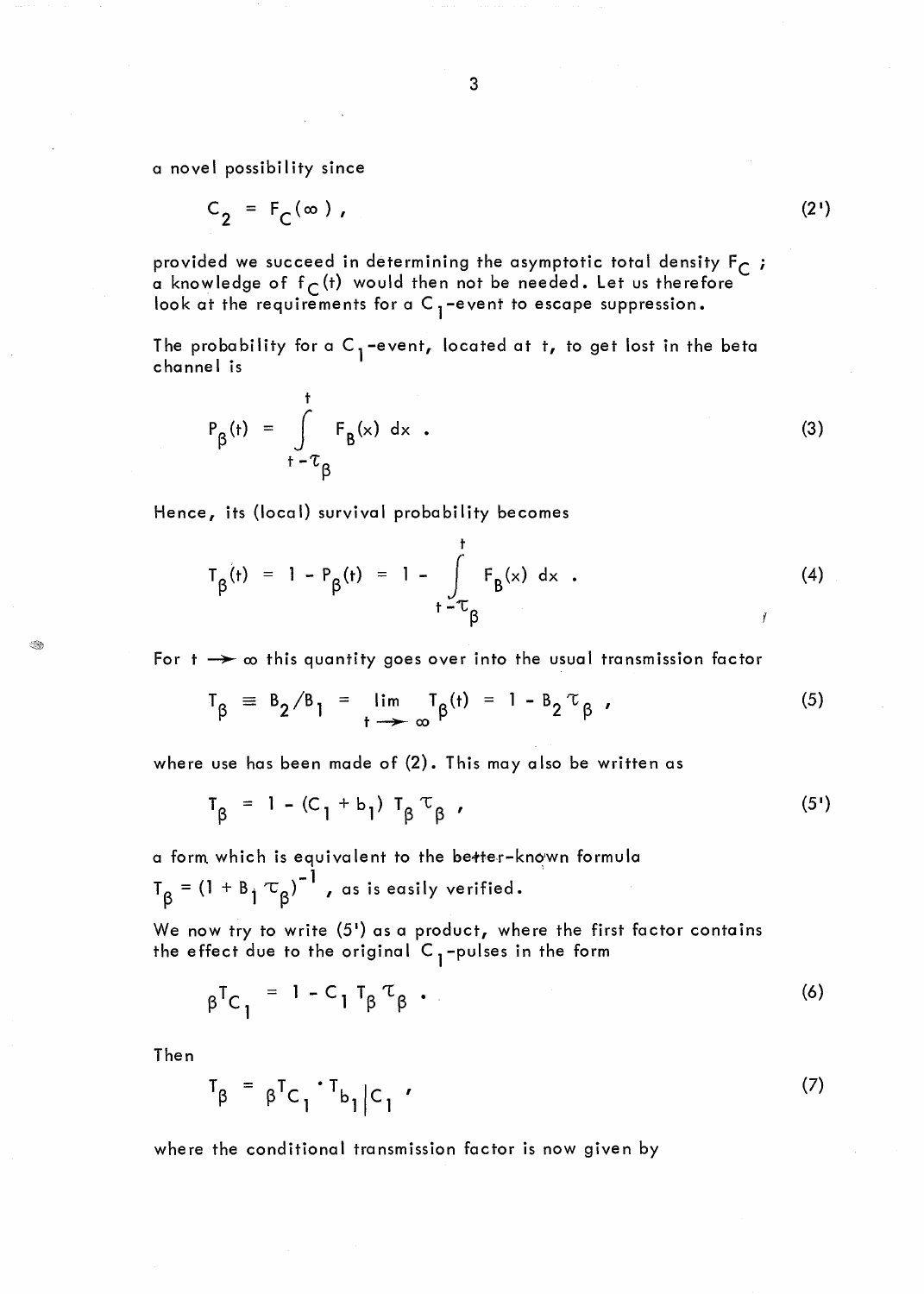$$
T_{b_{1}|C_{1}} = \frac{T_{\beta}}{\beta^{T}C_{1}} = \frac{1 - (C_{1} + b_{1}) T_{\beta} T_{\beta}}{1 - C_{1} T_{\beta} T_{\beta}}.
$$
 (8)

The gamma chdnnel is treated in a completely analogous way.

To proceed further, we have to consider the very special case where

$$
b_1 = g_1 \equiv a_1 \qquad \text{and} \qquad \tau_{\beta} = \tau_{\gamma} \equiv \tau \qquad (9)
$$

Then\we clearly have also

$$
B_1 = G_1 \equiv A_1
$$
 and  $B_2 = G_2 \equiv A_2$ .

This is most unfortunate as it brings us far away from the usual experimental situation, but for the moment we can see no way to avoid it. In this situation (with  $T_{\beta} = T_{\gamma} \equiv T$ ) we have

$$
T_{\alpha_{1}|C_{1}} = T_{b_{1}|C_{1}} = T_{g_{1}|C_{1}} = \frac{1 - (C_{1} + \alpha_{1}) \text{Tr}}{T_{C_{1}}} = \frac{T}{T_{C_{1}}}, \qquad (10a)
$$

where

÷.

$$
T_{C_1} = \beta^{T} C_1 = \gamma^{T} C_1 = 1 - C_1 T T
$$
 (10b)

The transmission factor  $T_c$  for the surviving true coincidence can now (and only now) be written in the form of a product and turns out to be

$$
T_c = T_{C_1} \cdot T_{b_1|C_1} \cdot T_{g_1|C_1} = T_{C_1} \cdot T_{a_1|C_1}^2 = \frac{T^2}{T_{C_1}}
$$

hence .

$$
T_c = \frac{T^2}{1 - C_1 T \tau} \tag{11}
$$

 $\mathbf{v} \mathbf{v} = \frac{\partial \mathbf{v}}{\partial \mathbf{v}} \left[ \partial \mathbf{v} \right]_{\mathbf{v}}$  .

where

$$
T = \frac{1}{1 + A_1 \tau} = 1 - A_2 \tau.
$$

An alternative, but equivalent form reads

$$
T_c = T^2 + C_2 T \tau = T (T + C_2 \tau), \qquad (12)
$$

where the "observable" rate  $C_2$  is used as an independent variable, which may sometimes be preferable.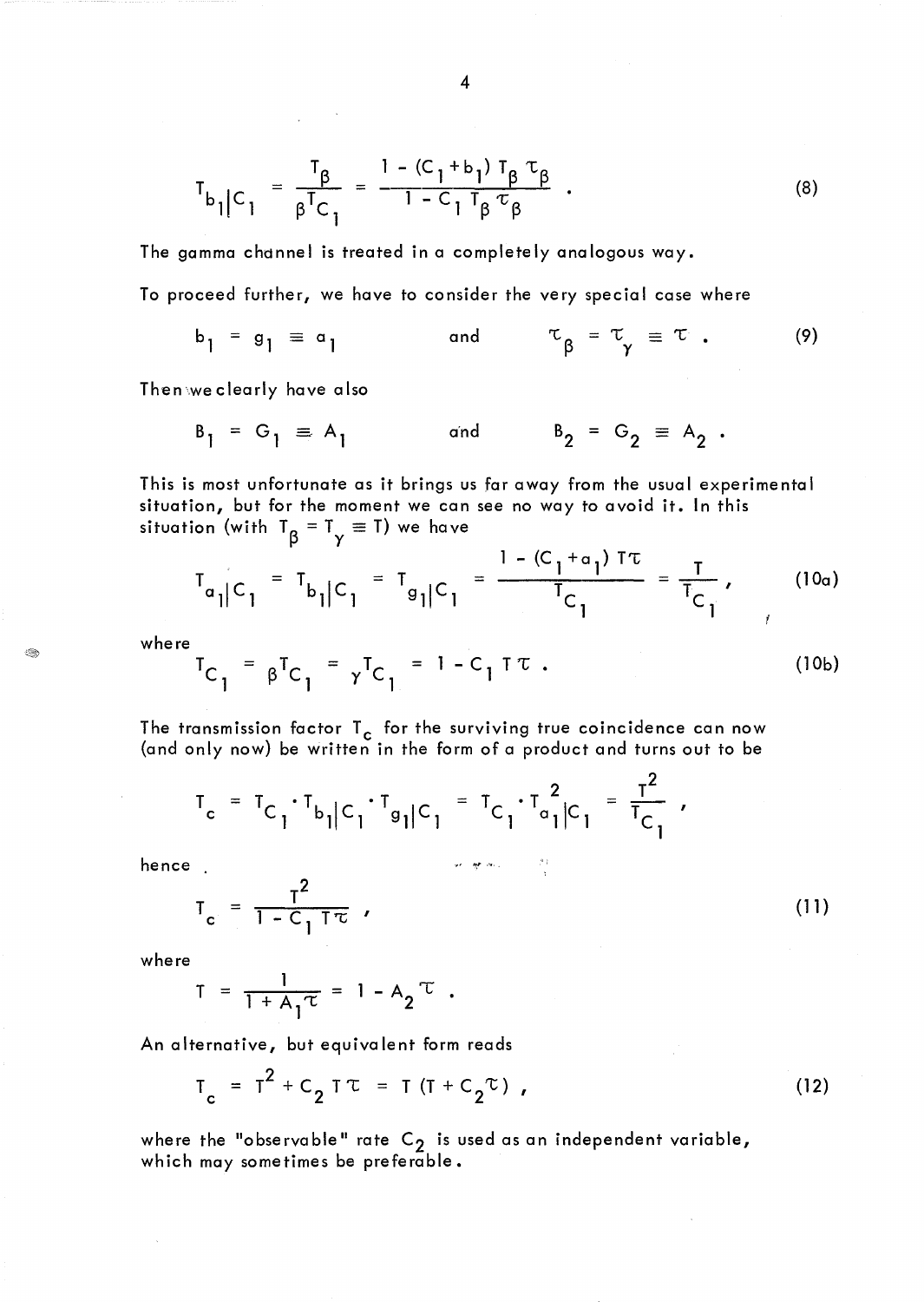It is easy to check two limiting cases, namely that

For 
$$
C_1 \rightarrow 0
$$
:  $T_c \rightarrow T^2$  and  
- "  $a_1 \rightarrow 0$ :  $T_c \rightarrow T$ , (13)

as has to be expected.

As mentioned before, our final formulae (11) or (12) are of little practical interest, because the assumption  $b_1 = g_1$  (or likewise  $B_1 = G_1$ ), which

would suppose equal counting efficiencies  $\varepsilon_{\mathsf{B}}^{\mathsf{}}$  and  $\varepsilon_{\mathsf{v}}^{\mathsf{}}$  , is too far from rea 1 ity. *t-'* Y

Nevertheless, we think that the result is not quite superfluous ail the same, for use of it can be made at least in the following two ways

- numerical checks by Monte Carlo simulation,
- control whether the usual (approximate) formulae give the correct limiting values (13) or not.

This will be done in the next two sections.

## 3. Some Monte Carlo simulations

If T<sub>C</sub> is expressed in terms of the ratios  $x_1 = C_1/A_1$  or  $x_2 = C_2/A_2$ , we easily find the relations

$$
T_c = \frac{T^2}{1 - x_1(1 - T)}
$$
 and (11')

Ĭ

$$
T_c = T^2 + x_2 T (1 - T) \t\t(12')
$$

The last form shows that for T constant, a plot of the transmission factor T<sub>c</sub> for coincidences;asa function of the ratio C $_{\rm 2}$ /A $_{\rm 2}$  should give a straight line which starts (for  $x_2 = 0$ ) at T<sup>2</sup> and ends (for  $x_2 = 1$ ) at T. This simple relation (Fig. 3) can be checked by Monte Carlo simulations.

Such calculations have already been performed some years ago. The results - for A<sub>1</sub> = 50 000, 100 000, 150 000 and 200 000 s<sup>-1</sup>, always with  $\tau = 5 \mu s$  - can be found in  $\lceil l \rceil$  and they show excellent agreement with (11'). In the meantime these simulations have been extended to higher count rates  $(A_1$  from 300 000 to 1 000 000 s<sup>-1</sup>) with T as low as 1/6. As can be seen from Figs. 4 and 5 (which are based on different simulations), the agreement with formula (11) is still very good. We therefore think that this relation (or likewise (12)), in spite of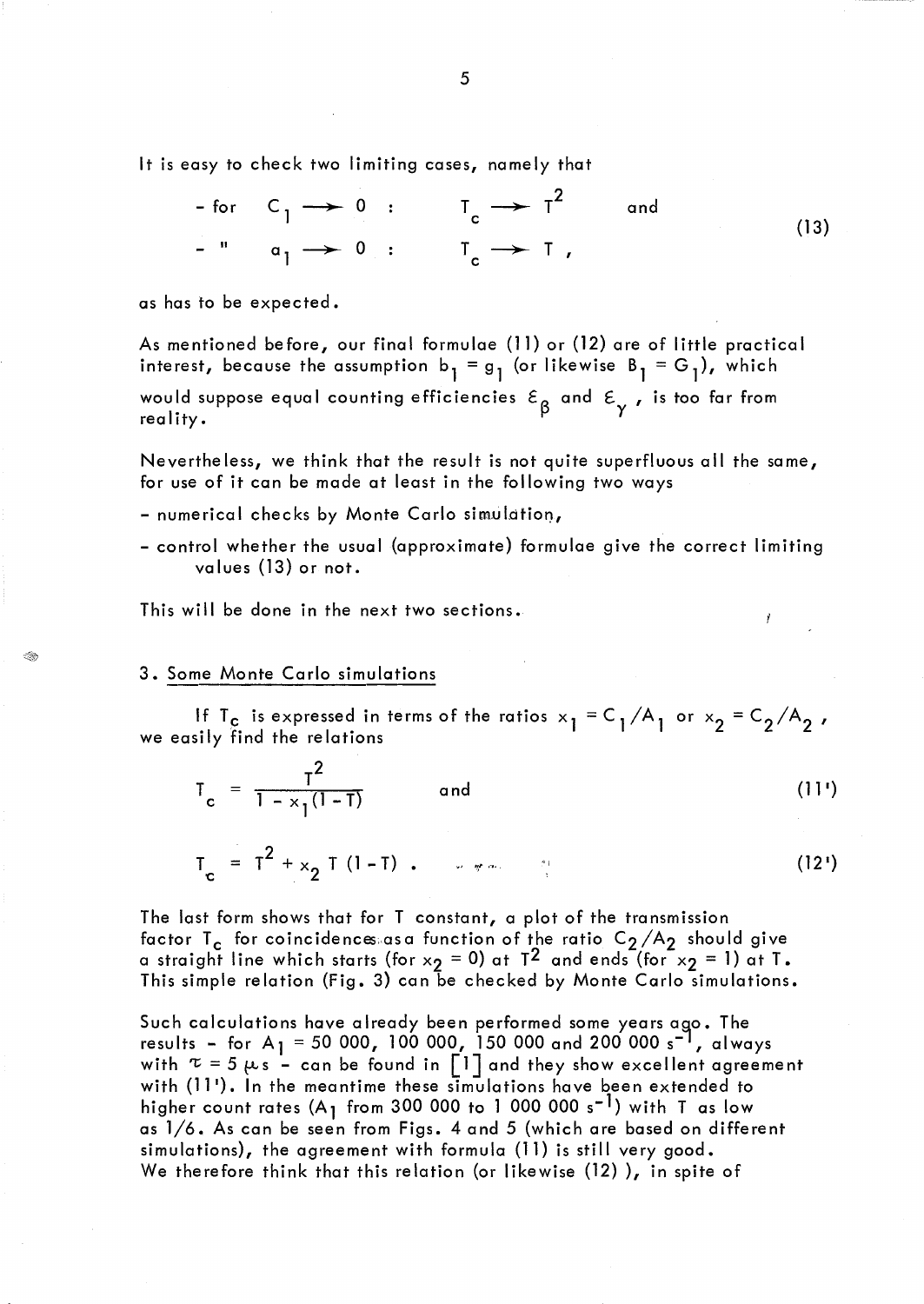the perhaps somewhat heuristic way it was obtained, is a rigorous one. Unfortunately, several attempts to extend such a simple probabilistic approach to the more interesting situation where  $B_1 \neq G_1$  have failed.



Figure 3 – Schematic graphical plot of T<sub>c</sub> when  $x_1 = C_1/A_1$  or  $x_2 = C_2/A_2$  are used for the abscissa. The difference  $\Delta$ for  $x_1 = 0.5$  and  $x_2 = 0.5$ , indicated in the figure can be readily shown to be  $(T/2) \cdot (1-T)^2/(1+T)$ .

## 4. A comprehensive list of suggested theoretical formulae\*

Q

In what follows we want to compare some of the most widely used formulae for the  $4\pi\beta-\gamma$  coincidence method with respect to what they predict for the transmission  $T_c$  for true coincidences. For this purpose, the resolving time of the coincidence<sup>\*</sup>circuit will be assumed to be zero. ln order to simplify the comparison, background will be neglected and we suppose equal dead times in both channels. Furthermore, corrections due to the finite life-time of the source or to the decay scheme will not be taken into account. The notation used is the one introduced in Fig. 1. We first list some of the appropriate formulae.

\* This section is an abridged and simplified (by assuming  $\tau_{\beta}$  =  $\tau_{\gamma}$ ) version of information communicated previously to A. Spernol (letter of February 10, 1971). For a representative collection of formulae now used at various laboratories, see  $\lceil 2 \rceil$ .

6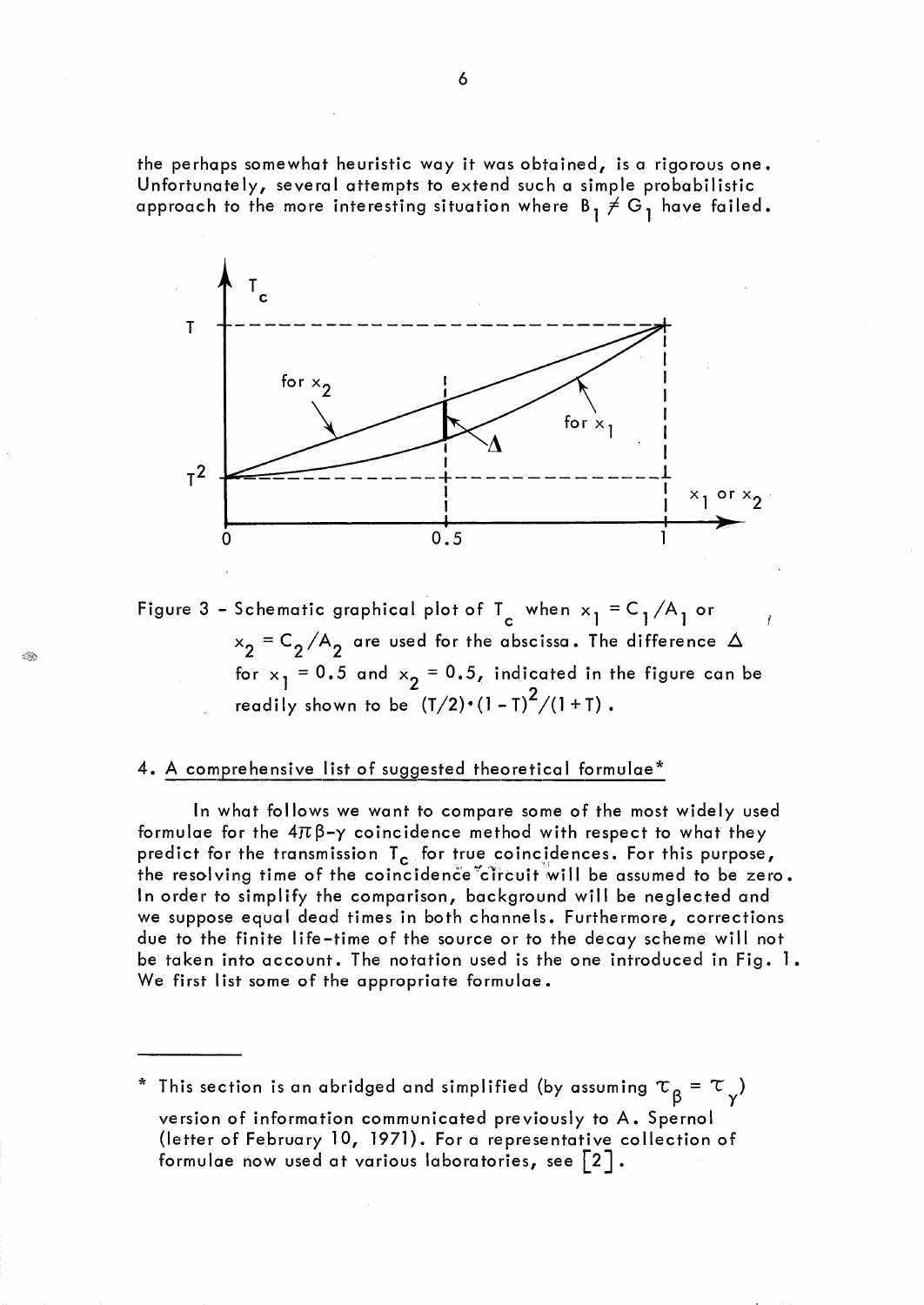

Figure 4 - Result of Monte Carlo simulations for the transmission factor  $T_c = C_2 / C_1$  as a function of  $x_1 = C_1 / A_1$ . The dead times are always taken as  $\tau = 5 \mu s$ . Each experimental point is based on 5 000 registered C $\frac{1}{2}$ events (only 2 500 for  $A_1 = 1000000 s^{-1}$ ). The full line is the theoretical expectation according to (11').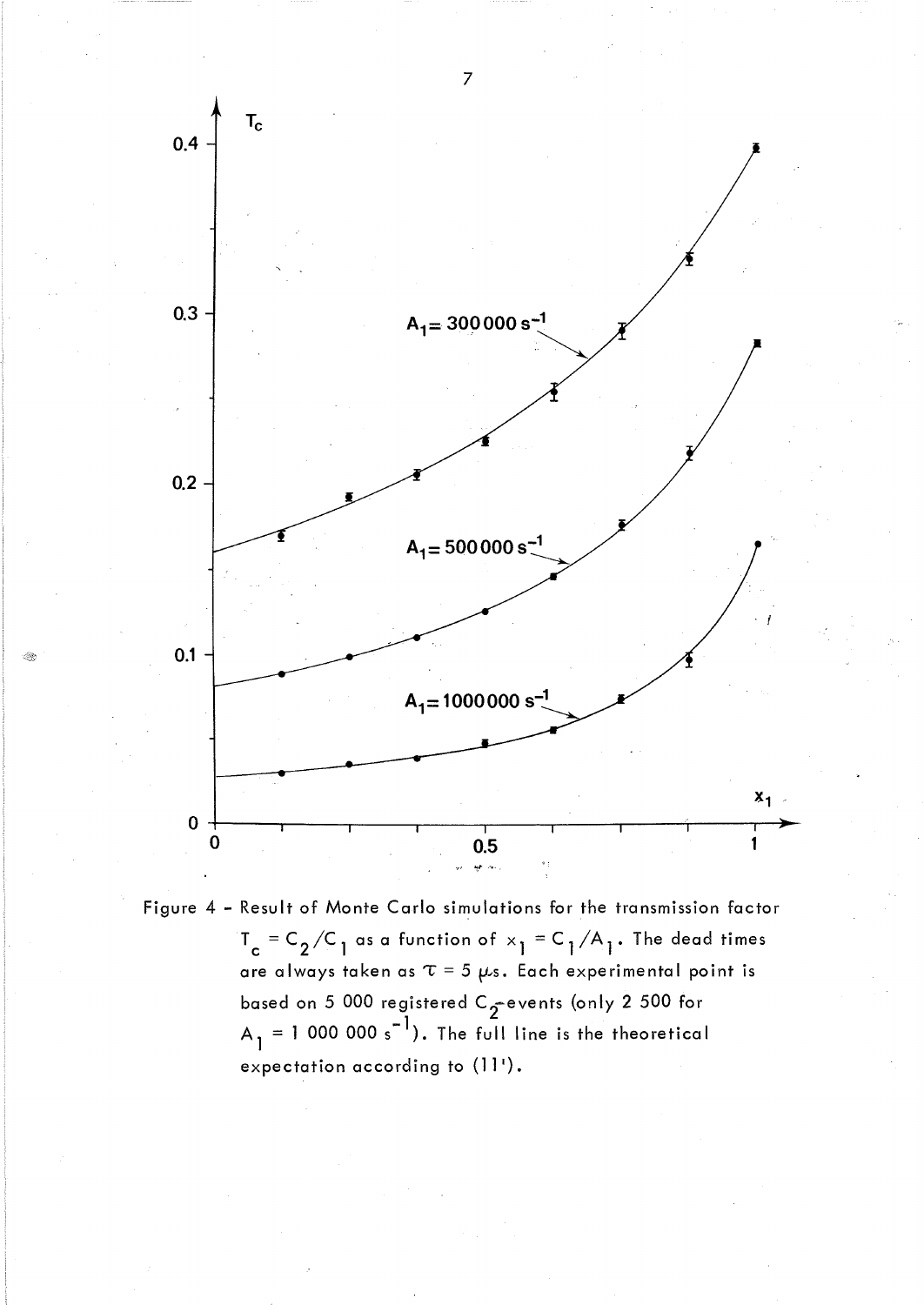

◈

Figure 5 – Similar to Fig. 4, but for the abscissa  $x_2 = C_2/A_2$ , for which theory predicts a straight line given by (12'). For A<sub>1</sub> = 500 000 s<sup>-1</sup> each point is based on 10 000 C<sub>5</sub> events (but 25 000 for A  $_1$  = 1 000 000 s<sup>-1</sup>). The approximate equidistance of the  $\times_2$  values has been obtained by choosing for the input parameter C<sub>1</sub> the values A<sub>1</sub>  $\times$ <sub>2</sub>/[T <sup>+</sup>  $\times$ <sub>2</sub> (1 - T)], with  $x_2 = 0.1, 0.2, \ldots, 1.0$ .

 $\infty$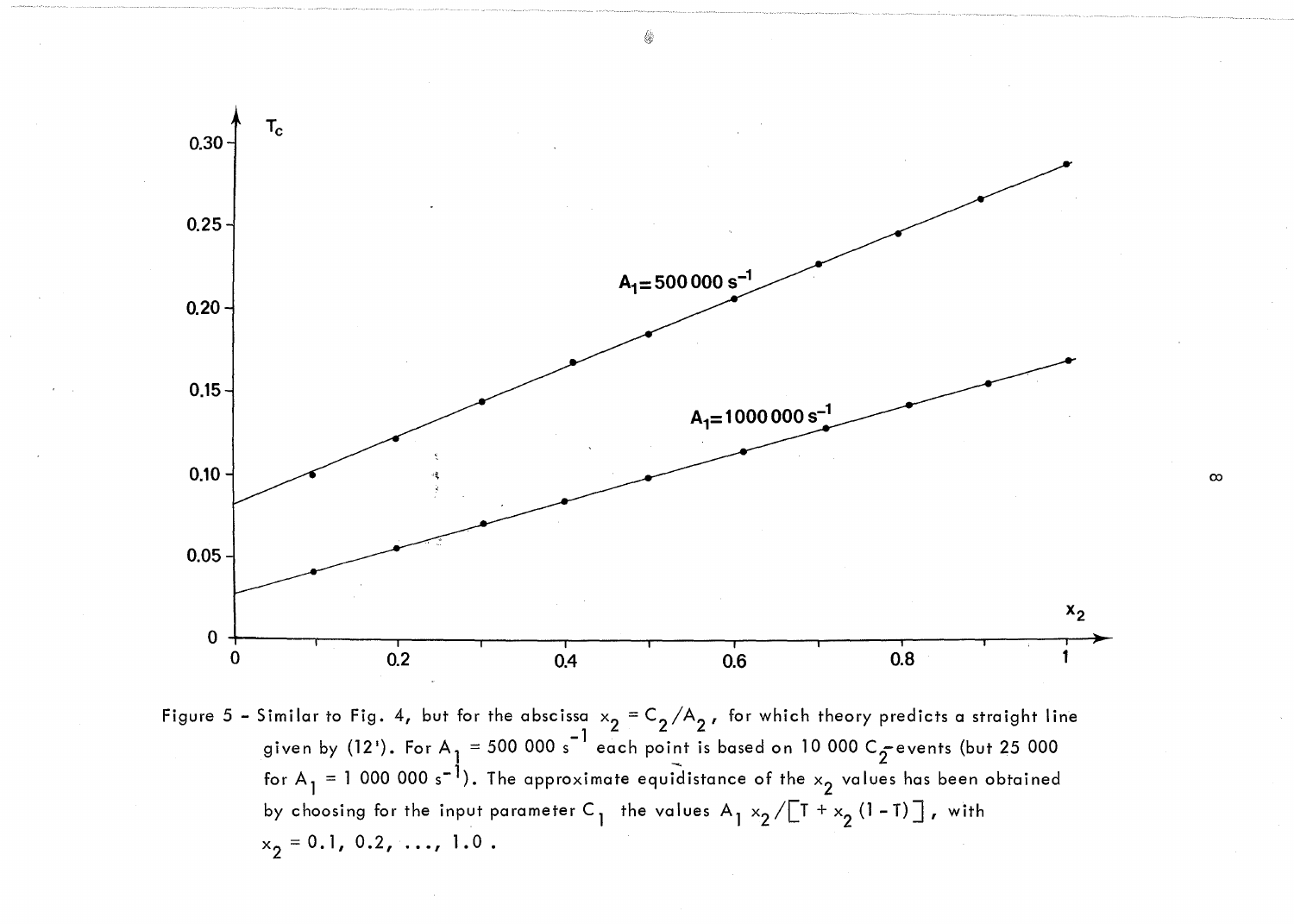## a) Formula of Campion - Bryant

In the interpretation of Bryant ( $\begin{bmatrix} 3 \end{bmatrix}$ , eq. (6)), Campion's formula  $\begin{bmatrix} 4 \end{bmatrix}$ can be written in the form

$$
C_1 = \frac{C_2}{1 - (B_2 + G_2 - C_2)\tau} \tag{14}
$$

from which we may deduce that

$$
T_c = \frac{C_2}{C_1} = \frac{1 - (B_2 + C_2)\tau}{C_1 (1/C_1 - \tau)}
$$

With the usual abbreviations

$$
T_{\beta} = (1 + B_1 \tau)^{-1}
$$
 and  $T_{\gamma} = (1 + G_1 \tau)^{-1}$ 

for the transmission factors in the beta and gamma channels we finally obta in

$$
T_c = \frac{1 - (T_{\beta} B_1 + T_{\gamma} G_1) \tau}{1 - C_1 \tau} \tag{15}
$$

### b) "Intercomparison" formula (1)

 $\langle \rangle$ 

Of the formula mentioned in a) there exist in fact several variants, but the differences only show up for different dead times (there is no well-defined "Campion formula<sup>n\*</sup>). A particularly simple form has for instance been suggested in [5], and essentially identical versions have been proposed for use in a number of international comparisons of activities. They ail reduce in our case to

$$
N_o = \frac{B_2 \cdot G_2}{C_2} \cdot \frac{1}{1 - C_2 \tau}
$$
 (16)

for the source rate which is also given by  $N_{o} = B_1 G_1 / C_1$ .

 $^{\ast}$  Equation (12) of [4] actually corresponds to the transmission factor  $T_c = 1 - (B_1 + G_1 - C_1) \tau$  , where for instance  $T_{\beta}$  is taken as  $1 - B_1 \tau$  , instead of  $(1 + B_1 \tau)^{-1}$ . It is therefore only a first order correction and will not be discussed further in what follows.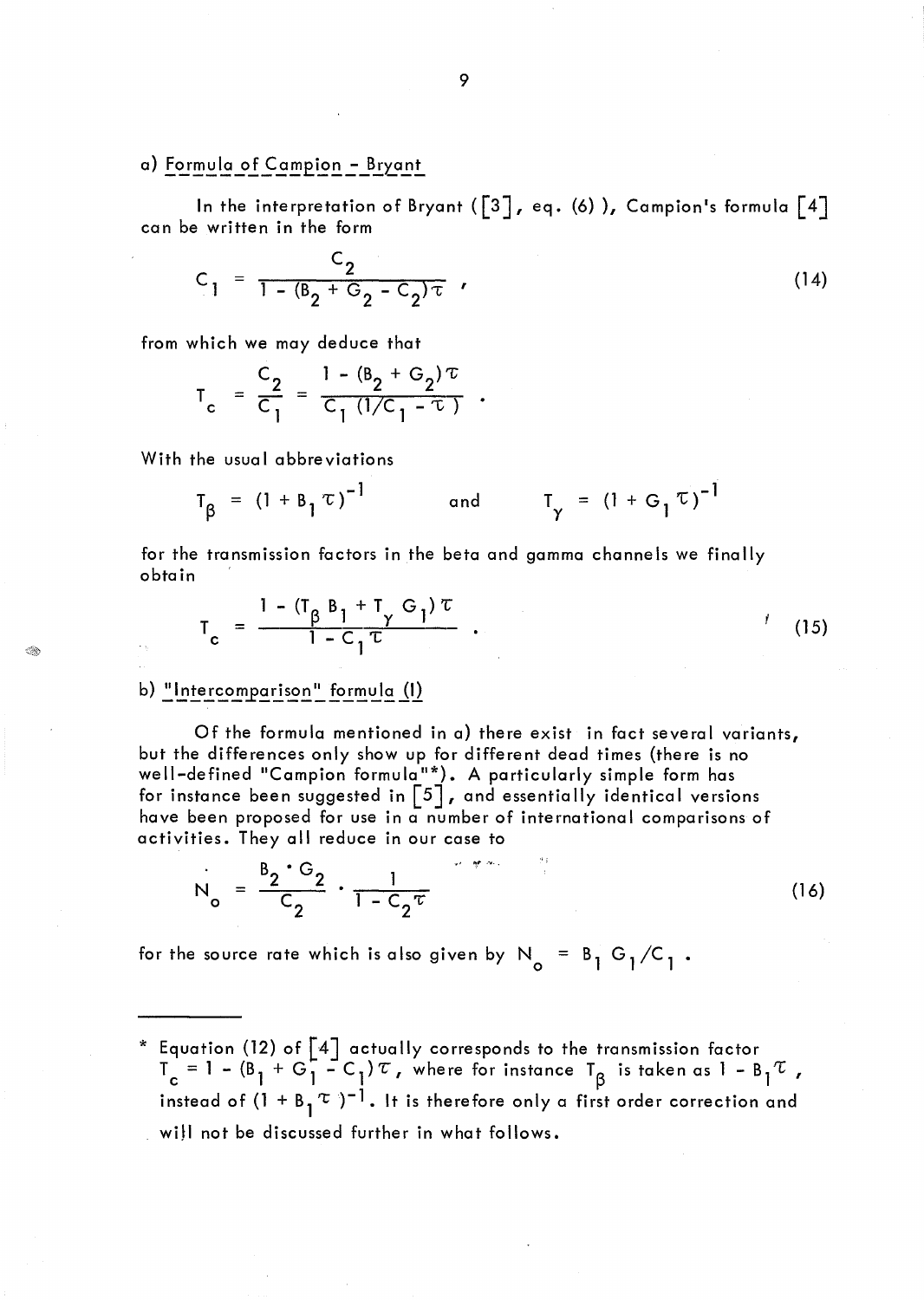Hence

or

Q

$$
\frac{1}{1 - T_c \cdot C_1 \tau} = \frac{T_c}{T_\beta \cdot T_\gamma} ,
$$

$$
T_c^2 \cdot C_1 \tau - T_c + T_\beta T_\gamma = 0 .
$$

The solution for  $\mathsf{T}_{\mathsf{c}}$  is therefore

$$
T_c = \frac{1}{2 \cdot C_1 \tau} (1 - \sqrt{1 - 4 \cdot T_{\beta} T_{\gamma} \cdot C_1 \tau}). \qquad (17)
$$

# c) "Intercomparison" formula (II)

Another formula occasionally used by participants in intercomparisons leads for our simplified conditions to

$$
N_o = \frac{B_2 \cdot G_2}{C_2} (1 + C_2 \tau) .
$$
 (18)

For the transmission of the true coincidences, this can be readily shown to correspond to

$$
T_c = \frac{T_{\beta} T_{\gamma}}{1 - T_{\beta} T_{\gamma} \cdot C_1 \tau} \quad . \tag{19}
$$

# d) Formula of Gandy (1)

A simplified formula for practical use is given by Gandy (eq. (11-38) in [6J), from which it follows that

$$
C_1 = C_2 \cdot \frac{1 + (B_1 + G_2)T_{\nu} \cdot \tau_{\nu}}{1 + C_2 \tau}.
$$
 (20)

This corresponds to a transmission factor

$$
T_c = \frac{1}{1 + (B_1^2 + G_1 - C_1)\tau} \tag{21}
$$

## e) Formula of Gandy (II)

In his original paper (eq. (18) of  $\lceil 7 \rceil$ ) Gandy states a relation which goes up to third-order terms of the dead time. In our notation it reads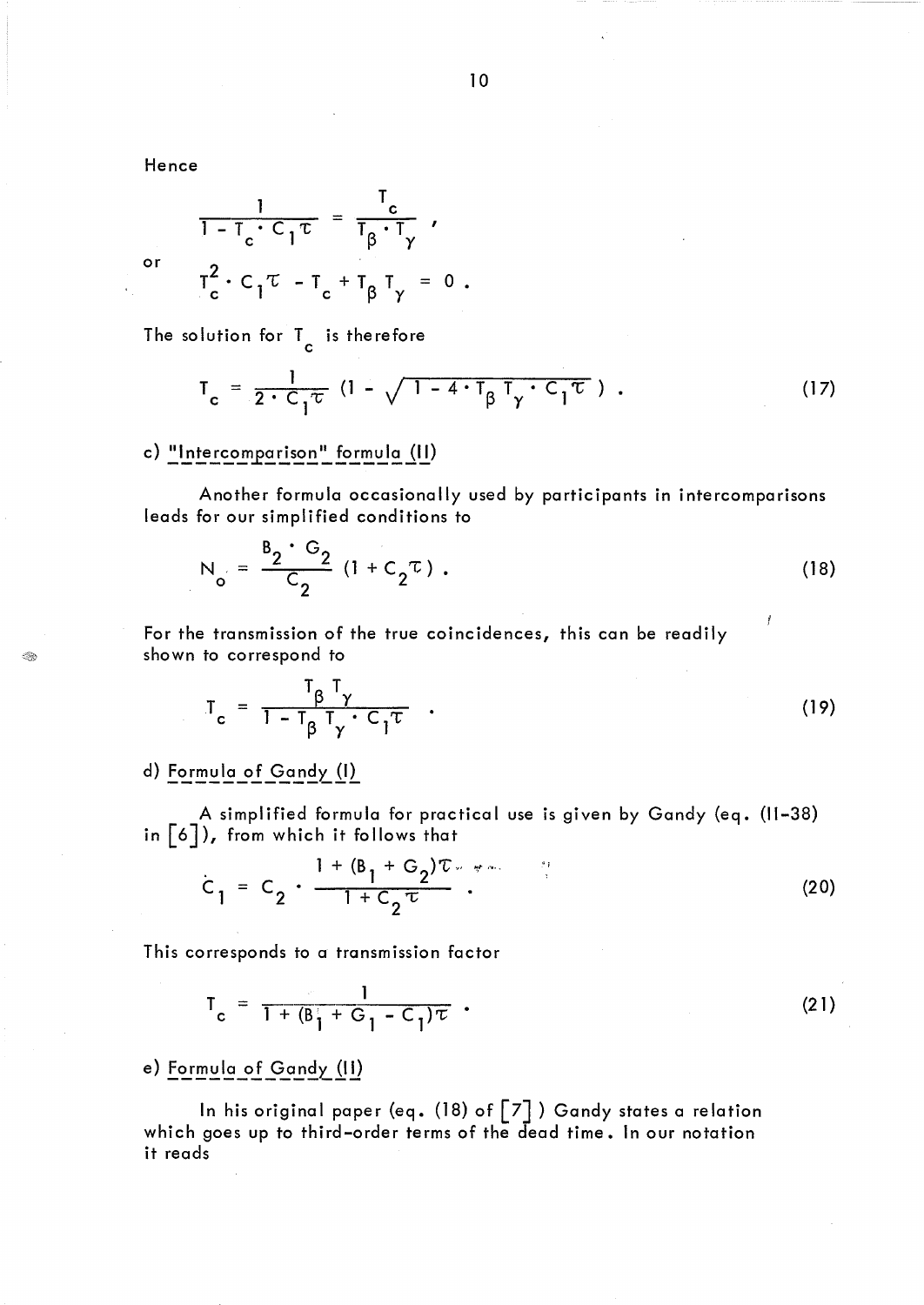$$
T_{c}^{-1} = 1 + (B_{1} + G_{1} - C_{1})\tau + [B_{1} \cdot G_{1} - C_{1} (B_{1} + G_{1})/2] \tau^{2}
$$
  
+ C\_{1} (B\_{1} - G\_{1})^{2} \tau^{3}/3 . (22)

## f) Formula of Bryant

Î.

Finally, we list the formula given by Bryant (eq.  $(4)$  in  $\lceil 3 \rceil$ ) which is

$$
N_o = \frac{B_2 \cdot G_2}{C_2} \left[ 1 + \frac{2 C_2 \tau}{2 - (B_2 + G_2) \tau} \right].
$$
 (23)

From this we obtain for the transmission factor

$$
T_c = T_{\beta} T_{\gamma} \cdot \frac{2 - (B_2 + G_2 - 2 C_2)^{\tau}}{2 - (B_2 + G_2)^{\tau}}.
$$

After some elementary -but tedious -algebra, an equivalent expression can also be found in terms of the original count rates, namely

$$
T_{c} = T_{\beta} T_{\gamma} \cdot \frac{2 - (T_{\beta} B_{1} + T_{\gamma} G_{1}) \tau}{2 - (T_{\beta} B_{1} + T_{\gamma} G_{1} + 2 T_{\beta} T_{\gamma} C_{1}) \tau}
$$
  

$$
= T_{\beta} T_{\gamma} \cdot \frac{2 + (B_{1} + G_{1}) \tau}{2 + (B_{1} + G_{1} - 2 C_{1}) \tau}
$$
 (24)

This enumeration does not pretend to be exhaustive; too many different formulae have been suggested in the last 20 years or so for the coincidence mèthod. Nevertheless we hope to have included those types which are most often applied by the users.

 $\omega = \frac{1}{2} \frac{1}{2} \cos \left( \frac{1}{2} \right)$ 

# 5.  $\overline{\text{Comparison of the asymptotic behaviour of } I}$

A possible way to decide whether a suggested formula for  $T_c$  is "in principle" acceptable or not consists in checking its behaviour for two extreme cases. For doing this in the simplest way, we choose the special case where  $B_1 = G_1 \equiv A_1$ , whence also  $T_0 = T_\gamma \equiv T$  for equal dead times.

The limiting cases we wish to consider are  $C_1 = 0$  and  $C_1 = A_1$ , respectively, for which we know the correct answers in advance, namely

$$
T_c = T^2 \qquad \text{for} \qquad C_1 = 0 \qquad \text{and}
$$
  

$$
T_c = T \qquad \qquad \qquad \qquad C_1 = A_1 \qquad \qquad (25)
$$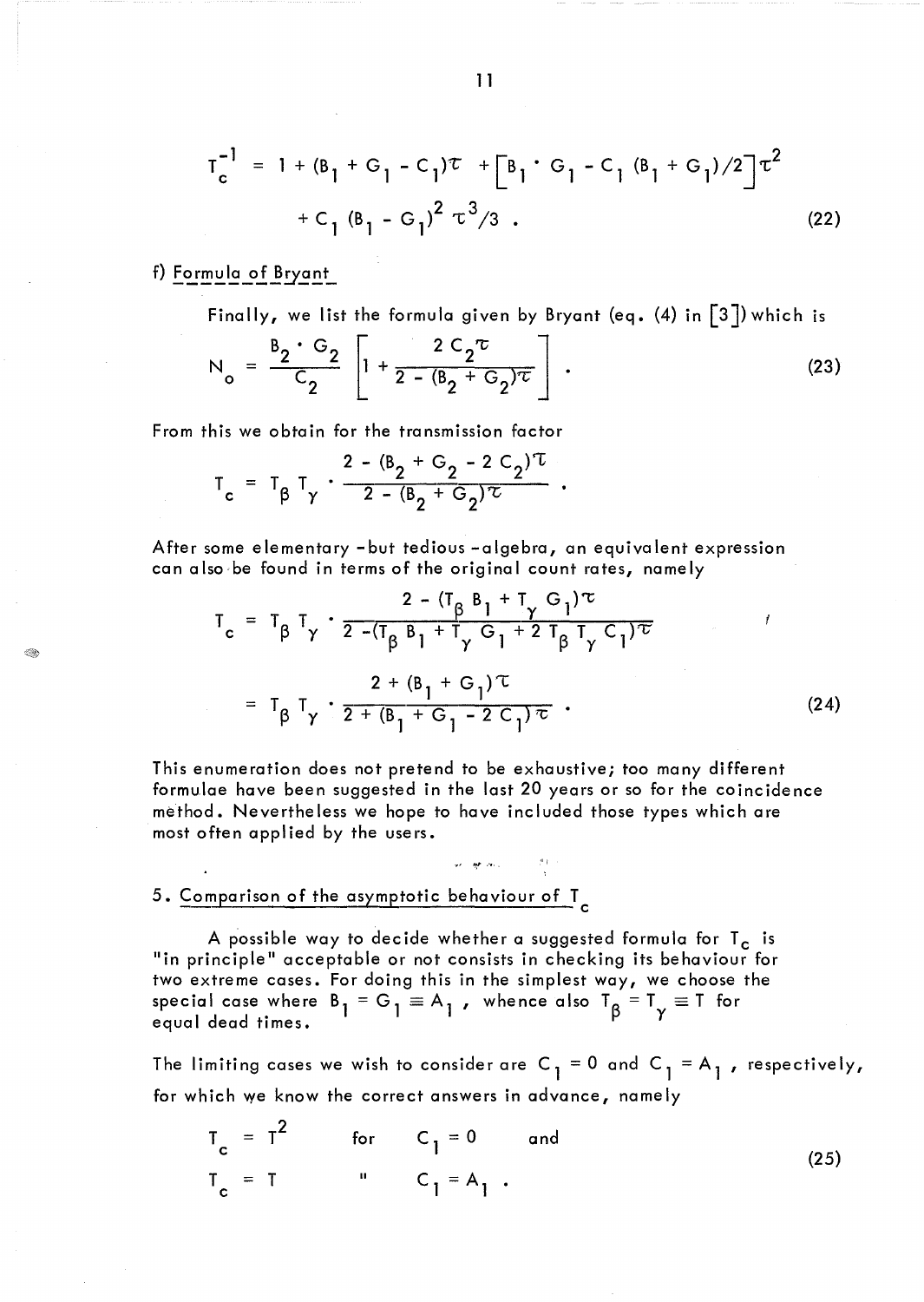In the first case the absence of common events in both channels guarantees their independence; in the second case, the processes are exactly identical in both channels so that the result is the same as for a single one. ln Table 1 we summarize the results of such a comparison for the six types of formula considered in the previous section.

Table 1 – Some analytical forms of the transmission factor T $_{\rm c}$  for true coincidences, assuming  $B_1 = G_1$  and equal dead times  $\tau$  (for  $\tau_r = 0$ ). r T<sub>c</sub> for true coincidences,<br>  $\tau_r = 0$ ).<br>
T<sub>c</sub><br>  $\tau_1 = 0$  | for C<sub>1</sub> = A<sub>1</sub>

|                                |                                                                | C               |                                     |
|--------------------------------|----------------------------------------------------------------|-----------------|-------------------------------------|
| Formula                        | $\mathbf{T}_{\mathbf{c}}$                                      | for $C_1 = 0$   | for C <sub>1</sub> = A <sub>1</sub> |
| Campion-Bryant<br>(15)         | $\frac{2T-1}{1-C_1\tau}$                                       | $2T - 1$        | Т                                   |
| "Intercomparison" (I)<br>(17)  | $\frac{1}{2C_1\tau}$ (1 - $\sqrt{1-4T^2C_1\tau}$               | $T^2$           | $\frac{T^2}{1-T}$                   |
| "Intercomparison" (II)<br>(19) | $\frac{T^2}{1-T^2C_1\tau}$                                     | $T^2$           | $1 - T + T^2$                       |
| Gandy (I)<br>(21)              | $rac{1}{2 - T(1 + C_1 \tau)}$                                  | $\frac{1}{2-1}$ | T                                   |
| Gandy (II)<br>(22)             | $T^2$<br>$T - T C_1 \tau$<br>$\mathcal{G}$ )                   | $T^2$           | Т                                   |
| Bryant<br>(24)                 | $\overline{1-\overline{1}}$ $\overline{C}$ , $\overline{\tau}$ | $\tau^2$        | T                                   |

8:;>';

It follows from a comparison of the limiting values in Table 1 with (25) that only Gandy's complete formula (i.e. including at least second-order terms) and Bryant's expression for  $T_c$  pass our test, whereas for all the other (and more commonly used) formulae one of the asymptotic values is erroneous. On the other hand, it is interesting to note that for the two cases with correct limiting behaviour the expression for  $T_c$  is identical to the previously suggested formula (11), giving thereby further support to our claim for its validity.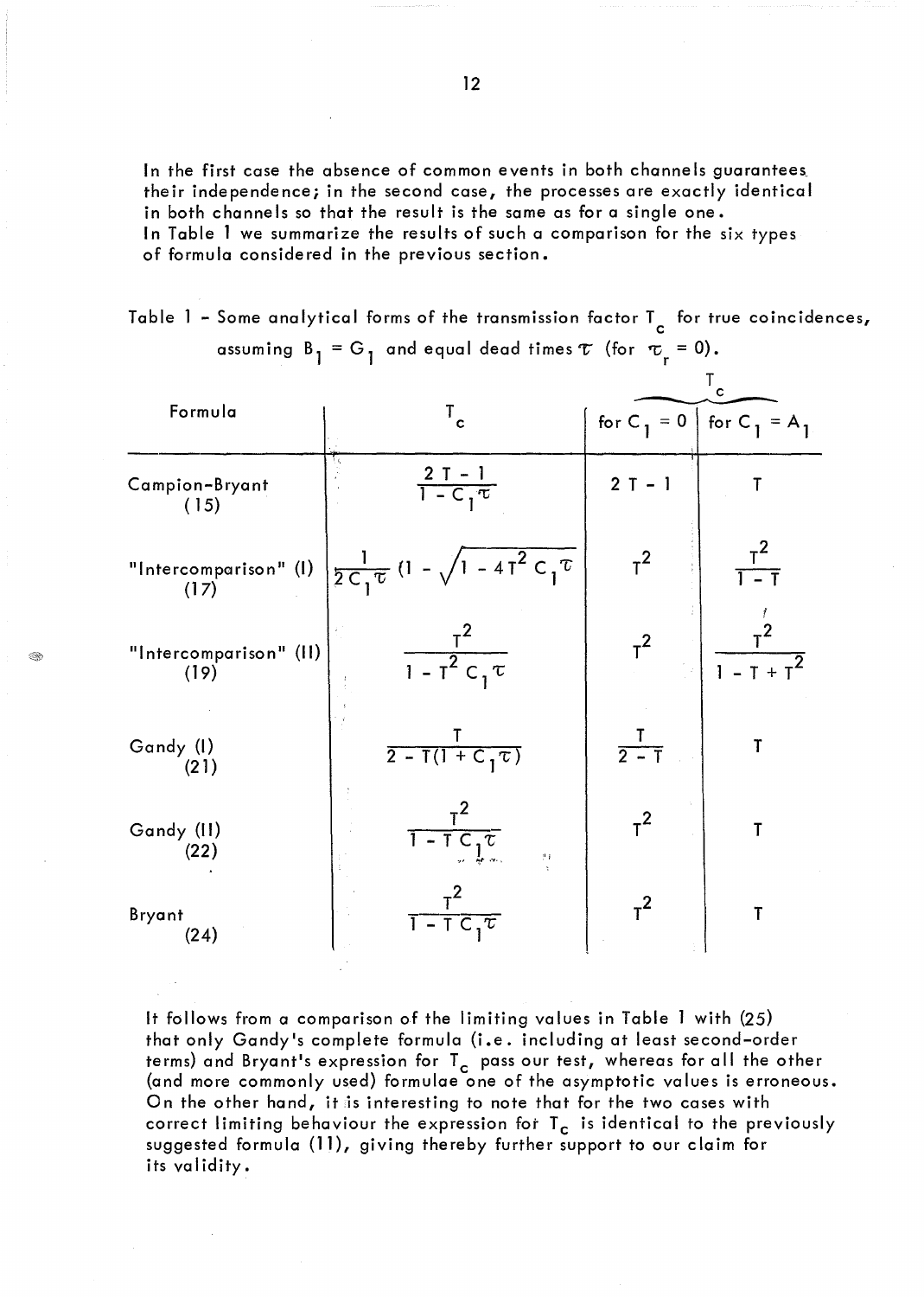Although an incorrect limiting value in no way implies that the values derived for practical experimental situations are necessarily doubtful too, the formulae which lead to the last two entries in Table 1 should clearly be preferred and considered as more serious candidates for describing the actual corrections needed, at least for the idealized conditions assumed in the underlying model.

#### 6. Outlook

A.

It is certainly gratifying to see that both a simple probabilistic argument and a check of the asymptotic behaviour lead to an expression for the transmission factor  $T_c$ , for the case of equal count rates in both channels, which is in excellent agreement with simulations made in extreme conditions. Nevertheless, this does not guarantee that either Gandy's or Bryant's expressions are rigorous (and certainly not both, as they are not identical). In fact, it is obvious from its derivation that Gandy's result only gives the first (probably two) terms in a series development, and in view of the rapidly increasing degree of complexity there is little hope to go much further. In contrast to this, Bryant's very elegant approach looks more promising. In the framework of his assumptions the results derived seem to be fully consistent, in particular also with regards to the randpm coincidences. However, some of the implicit additional assumptions ' (as e.g. the uniform overlapping of dead times) are not ful1y convincing to us and might be worth a more exacting study.

In this context it may also be appropriate to remember that a rigorous mathematical solution of the coincidence problem, although most welcome, is only one part of the story. The other is that an important assumption made in the basic model is never really fulfilled in any experimental arrangement: the original Poisson process is always more or less disturbed by unavoidable dead times of the detectors or the electronics, and these effects may be important at high count rates. They are usually not well defined and therefore difficult to account for. Pethaps methods based on the empirical interval distributions might be useful for estimating their influence on the final result.